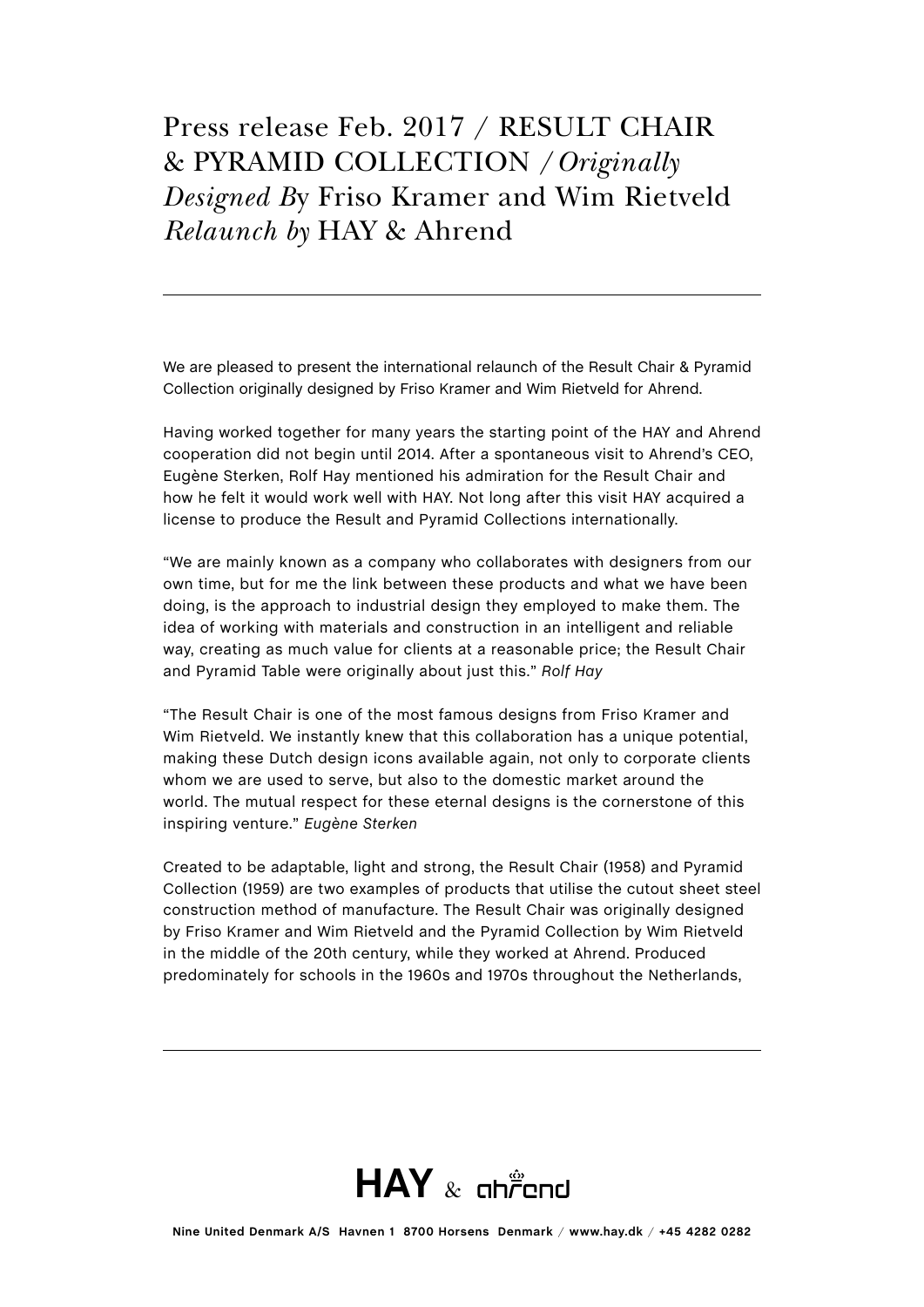the Result Chair has a particularly strong relationship with Dutch residents as it was a daily part of their lives growing up. Combining functional excellence with aesthetic lightness and adaptability, both designs are exceptionally sparing in their use of materials, are simple to construct and organic in their shape. They remain as relevant and useful today as the first day they came into being.

"The Result Chair is a product that has a real strong character, which also developed its own life beyond schools. For me, it is the perfect dining chair for home, or can work for restaurants and cafes, but also still for schools and educational use." *Rolf Hay*

The Result Chair & Pyramid Collection are designs that have endured, proving the worth of the ideas that were initially put into their creation. For the initial relaunch collection, the designs are available in authentic finishes and configurations. The cutout steel bases are in black or light grey powder coating, with either an oak or smoked oak seat, back or tabletop. The Pyramid Collection features a number of different configurations of the design, including tables, a desk and a bench all of which are visually linked together by the elegant base frame.

HAY and Ahrend are pleased to bring these designs back into production, for a new generation to enjoy.

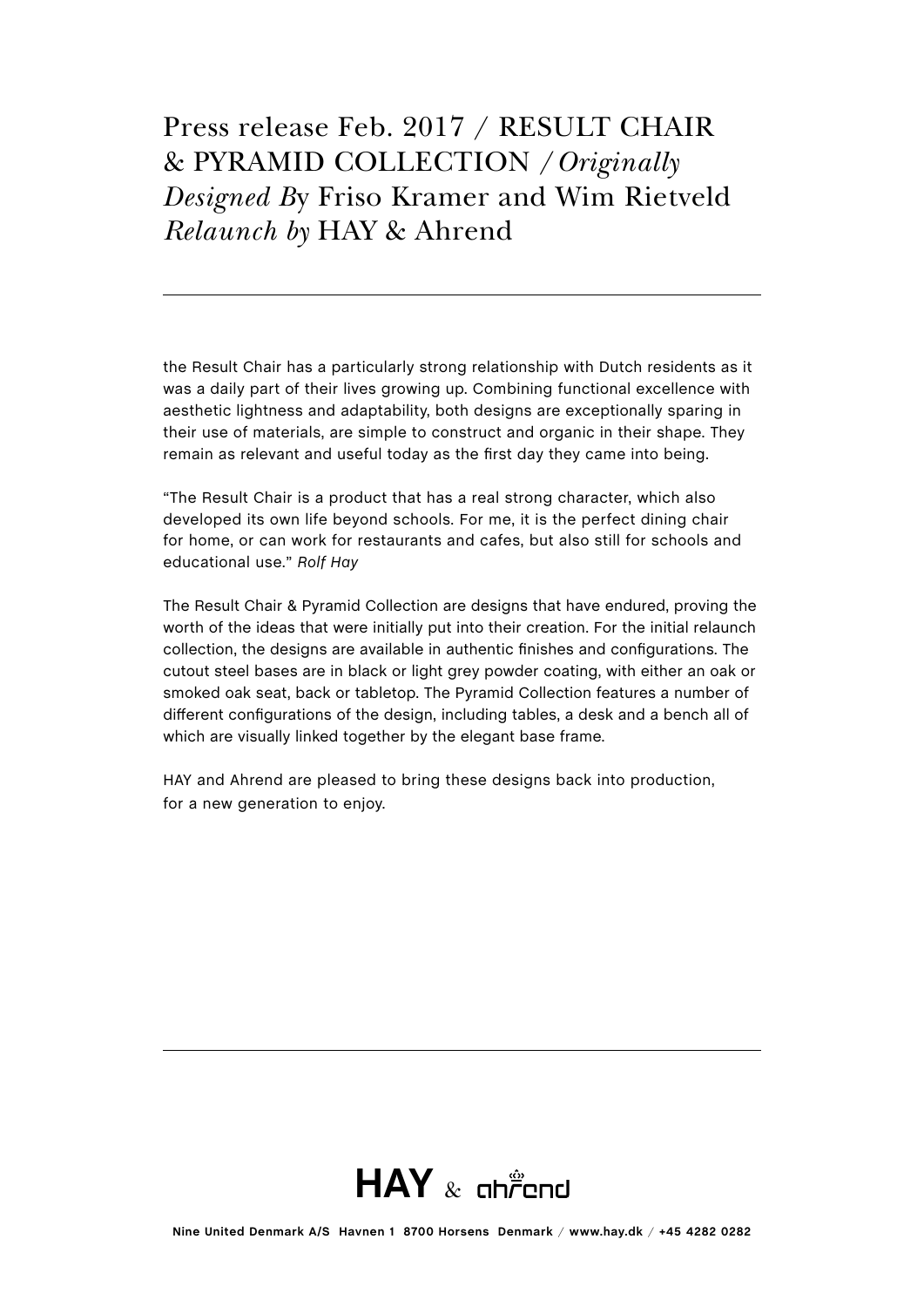### **ABOUT HAY**

HAY was founded in 2002 with the ambition to create contemporary furniture with an eye for modern living and sophisticated industrial manufacturing. That remains our ambition today. Through our commitment to the design and production of furniture and accessories with an international appeal we strive to make good design accessible to the largest possible audience. We are inspired by the stable structures of architecture and the dynamics of fashion, which we seek to combine in durable quality products that provide added value for the user. HAY's continued vision is to create straightforward, functional and aesthetic design in cooperation with some of the world's most talented, curious and courageous designers.

#### **ABOUT ROYAL AHREND**

Founded in 1896, Royal Ahrend is an international leader in office furniture committed to delivering highly collaborative and sustainable working environments to end users around the world. Our furniture and space solutions are designed to encourage the wellbeing and productivity of the people and excel in durability and flexibility. Royal Ahrend operates own sales offices in more than 20 countries, including China, Russia and Dubai, through a portfolio of four well recognized brands: Ahrend, Gispen, Presikhaaf and Techo. Our innovative solutions for office, learning, healthcare and retail environments are inspired by our highly qualified and dedicated experts who interact and cocreate every day with end users around the world.